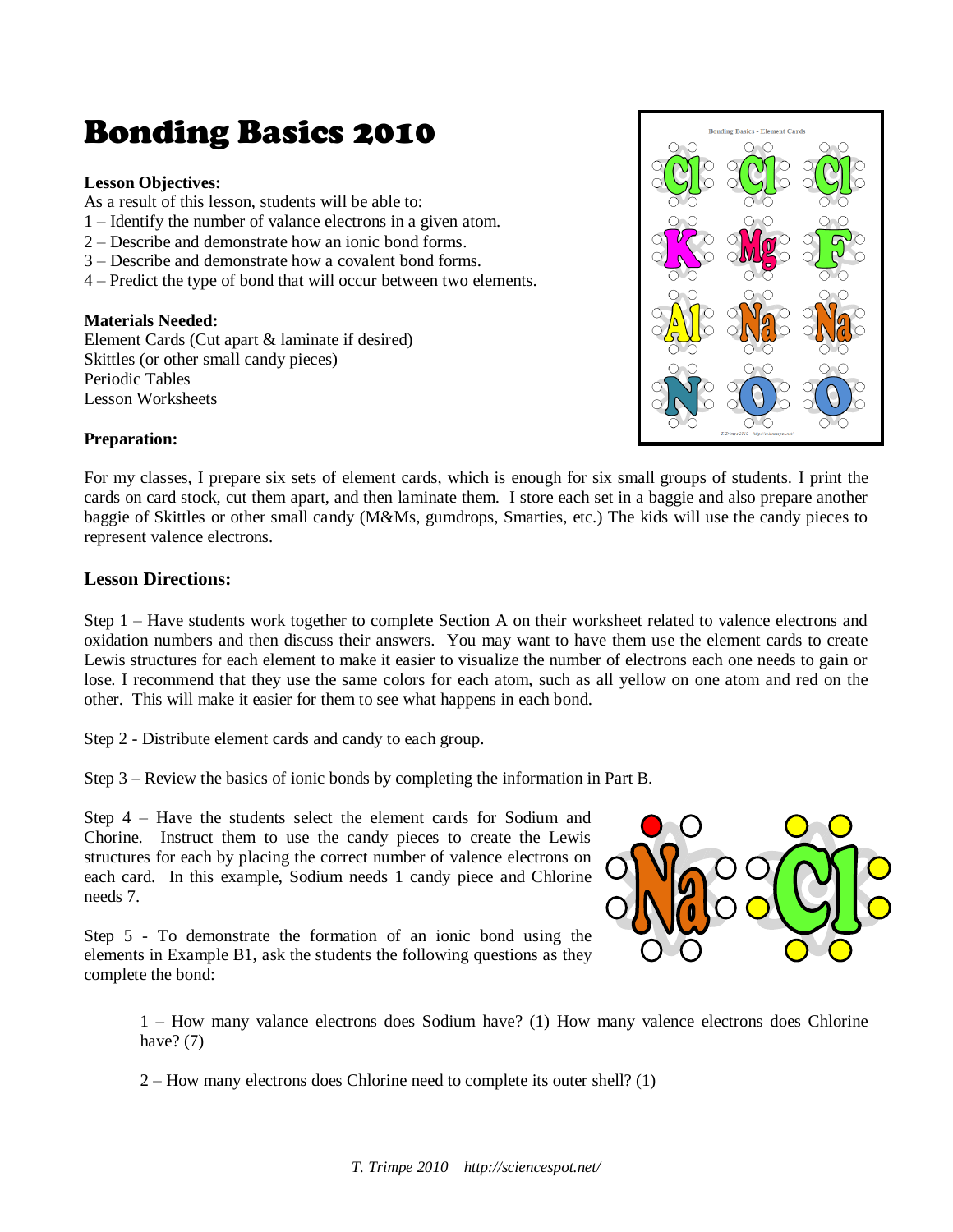3 – How many electrons does Sodium need to lose to be left with a complete shell? (1)

*DO: Have the students take the candy piece from Sodium and place it in the empty circle on the Chlorine atom. They should also draw this on their worksheet.*

 $4 -$  Since Sodium lost one electron, what is its charge?  $(1+)$ What do we call a positively charged ion? (Cation)

5 – Since Chlorine gained one electron, what is its charge? (1-) What do we call a negatively charged ion? (Anion)

6 – Do the charges balance? (Yes)

7 - What is the chemical formula for this compound? (NaCl)

8 – What is the name of this compound? (Sodium Chloride or salt.)

*DO: Review the formation of the bond by drawing the Lewis structures for the elements on the board and use an arrow to show the transfer of electrons from Sodium to Chlorine. Finish the example by writing the chemical formula with the charges and without. (Note: See the answer key for more details.)*

Step 6 – Repeat this process for the other ionic bond examples using the other element cards. Once your students have the basic idea they may be able to draw the bond structures on their own.

Step 7 – Discuss the information about covalent bonds in Part C.

Step 8 - To demonstrate the formation of a covalent bond using the element in Example C1, ask the students the following questions as you demonstrate the bond:

1 – How many valance electrons does Hydrogen have? (1) Students need to place one candy piece in one of the circles on the Hydrogen atom.

2 – How many valance electrons does Chlorine have? (1) Students need to place seven candy pieces in the circles on the Chlorine atom.

3 – How many electrons does each atom need to have a complete shell? (1)

*DO: Since Hydrogen isn't likely to give up an electron, it must share one with another atom. Have the students move the Hydrogen atom so it's two circles overlap those on the left side of the Chlorine atom. to allow each atom to share one electron with the other as shown below.* 



4 – Have the students draw this on their worksheets.

5 - How many electrons does the Hydrogen atom now have?  $(2 - 1)$  of its own and 1 that is shared) How many does the Chlorine atom have? (8 - 7 of its own and 1 that is shared)

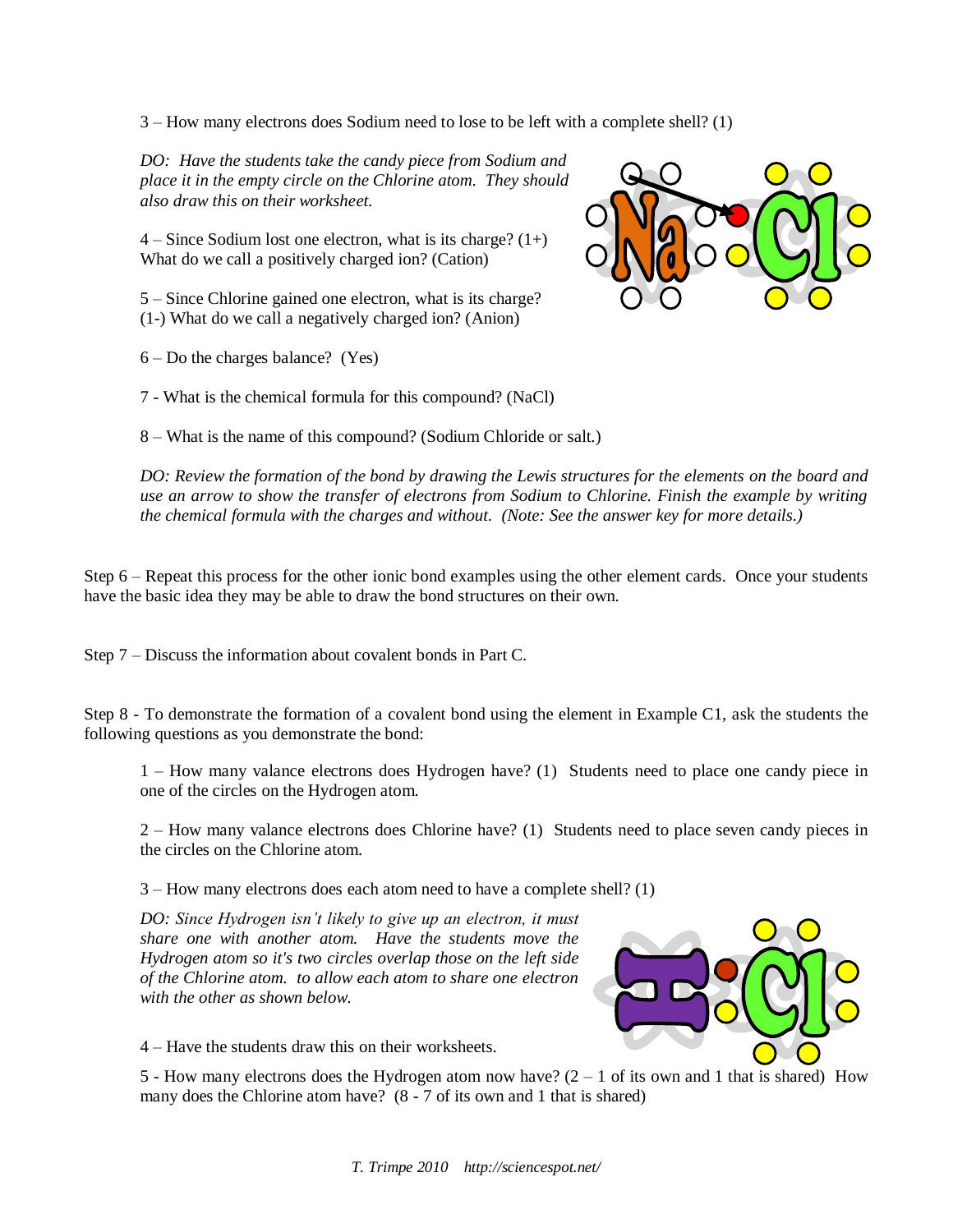*DO: Draw a circle around the Hydrogen atom and the 2 electrons it now has in its outer shell. Draw another circle around the Chlorine atom to show the 8 electrons it now has in its outer shell. Have the students do the same on their worksheet.*



6 - What is the chemical formula for this compound? (HCl)

*DO: Review the formation of the bond by drawing the Lewis structures for the elements and use circles to show how the electrons are shared between the two atoms. Finish the example by writing the chemical formula. (Note: See the answer key for more details.)*

Note: In my experience, the covalent bonds are the most difficult for students to visualize so you may want to do most of these together and discuss each one.

**Extension**: The element card set includes all the elements through Argon as well as six blank atoms. Students can use these extra cards to make their own ionic and covalent bonds.

#### **Also available …**

The original Bonding Basics lesson is available at [http://sciencespot.net/Pages/classchem.html#Anchorbond.](http://sciencespot.net/Pages/classchem.html#Anchorbond) The answer keys for the ionic and covalent worksheets have more details about each bond that may help if you have questions about how to demonstrate them to your students.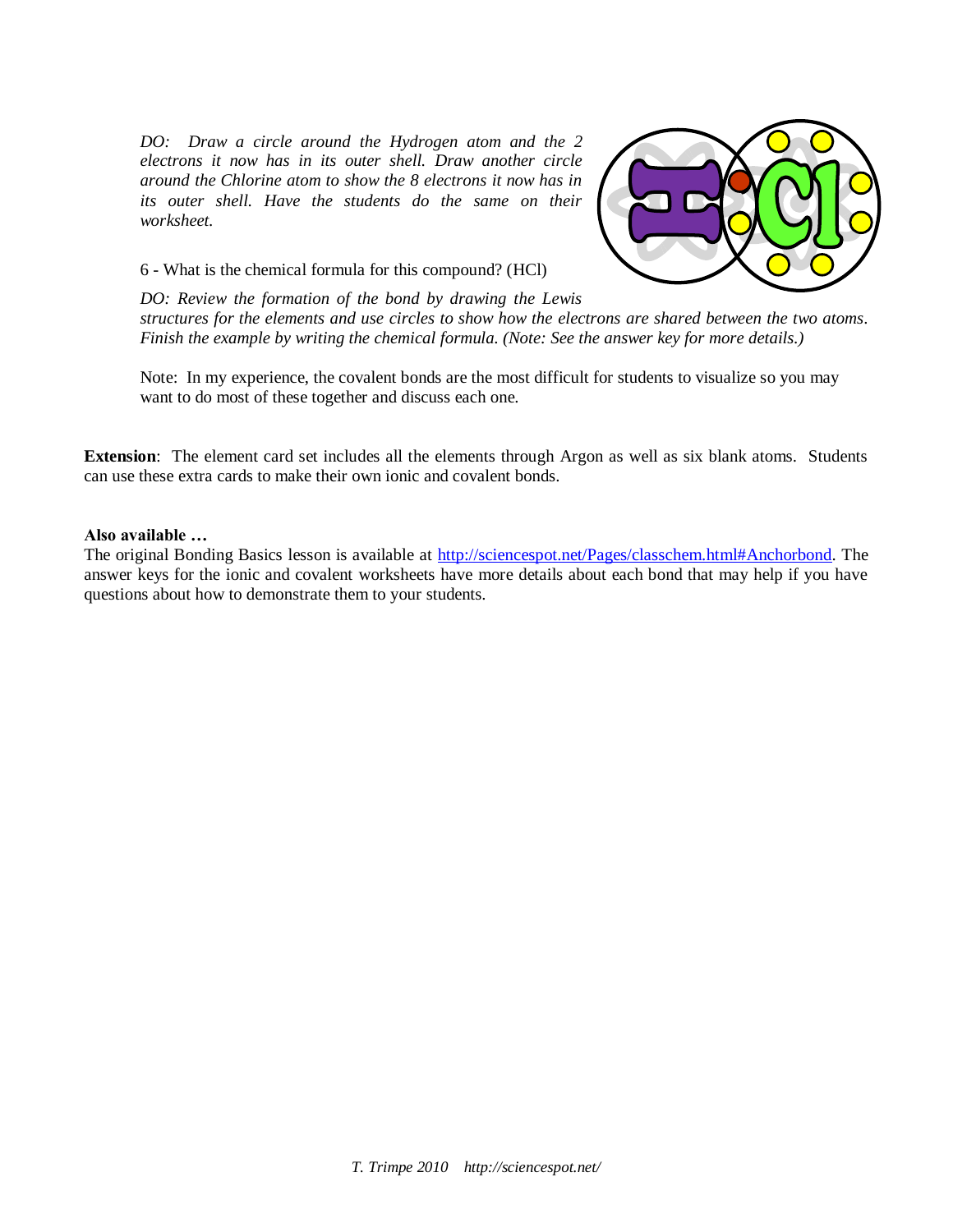## **Bonding Basics**

| Name |
|------|
|------|

### **Section A: Complete the chart using a periodic table to help you.**

| <b>Element</b> | <b>Atomic</b><br><b>Symbol</b> | Total # of<br><b>Electrons</b> | # of Valence<br><b>Electrons</b> | # of Electrons<br><b>Needed to</b><br><b>Gain or Lose</b><br>(to Fill Outer Shell) | Oxidation<br><b>Number</b> |
|----------------|--------------------------------|--------------------------------|----------------------------------|------------------------------------------------------------------------------------|----------------------------|
| Chlorine       |                                |                                |                                  |                                                                                    |                            |
| Potassium      |                                |                                |                                  |                                                                                    |                            |
| Magnesium      |                                |                                |                                  |                                                                                    |                            |
| Fluorine       |                                |                                |                                  |                                                                                    |                            |
| Aluminum       |                                |                                |                                  |                                                                                    |                            |
| Sodium         |                                |                                |                                  |                                                                                    |                            |
| Nitrogen       |                                |                                |                                  |                                                                                    |                            |
| Oxygen         |                                |                                |                                  |                                                                                    |                            |
| Hydrogen       |                                |                                |                                  |                                                                                    |                            |
| Carbon         |                                |                                |                                  |                                                                                    |                            |
| Iodine         |                                |                                |                                  |                                                                                    |                            |

#### **Answer these questions:**

- An atom that gains one or more electrons will have a **\_\_\_\_\_\_\_\_\_\_\_\_\_\_\_** charge.
- An atom that loses one or more electrons will have a <u>charge.</u>
- An atom that gains or loses one or more electrons is called an **\_\_\_\_\_\_\_\_\_**.
- A positive ion is called a **\_\_\_\_\_\_\_\_\_\_\_** and a negative ion is called an **\_\_\_\_\_\_\_**\_\_\_\_\_\_\_.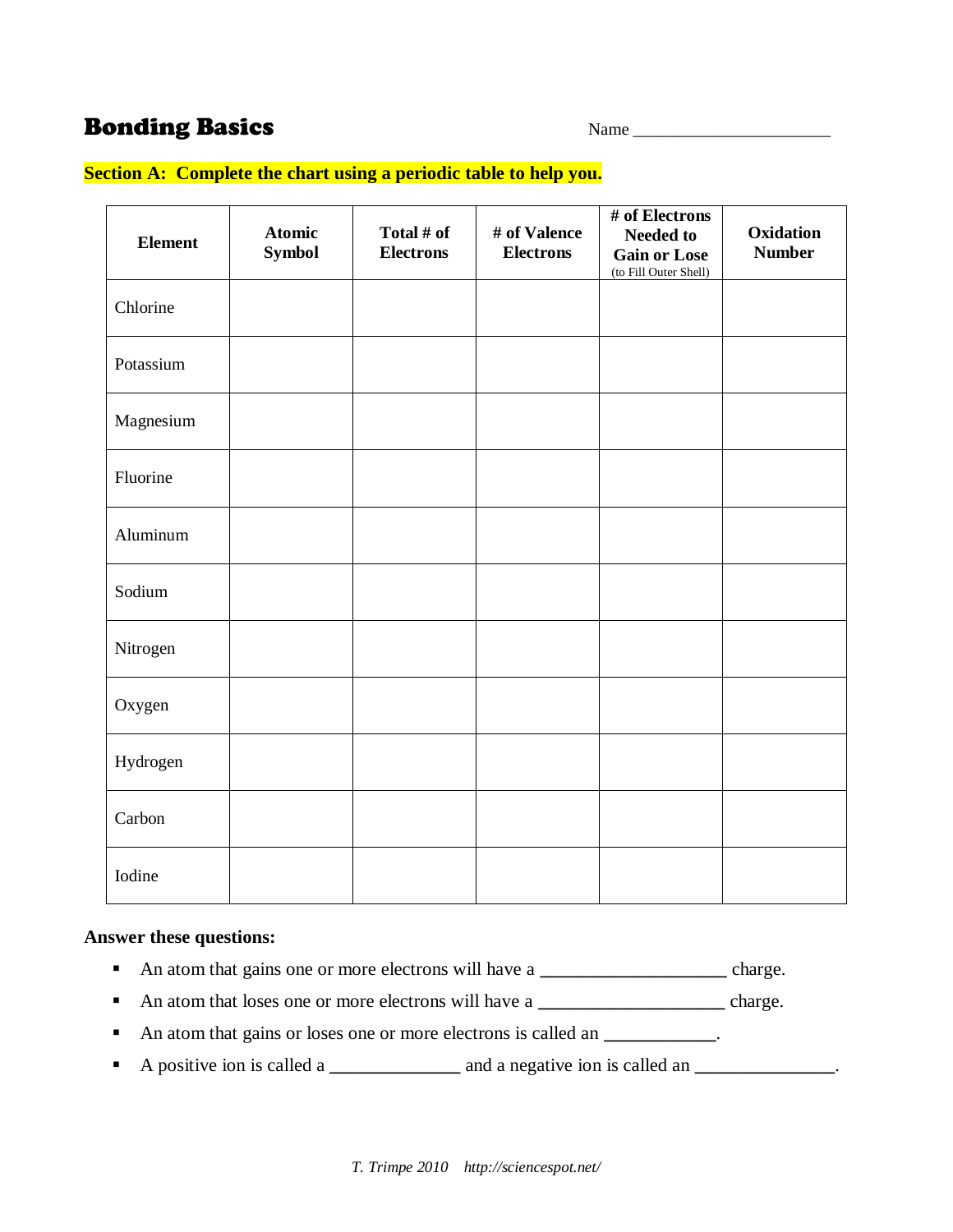#### **Section B: Ionic Bonds**

#### **What is an ionic bond?**

- Atoms will transfer one or more \_\_\_\_\_\_\_\_\_\_\_\_\_\_\_\_\_\_\_ to another to form the bond.
- Each atom is left with a \_\_\_\_\_\_\_\_\_\_\_\_\_\_\_\_\_\_\_ outer shell.
- An ionic bond forms between a \_\_\_\_\_\_\_\_\_\_\_\_\_\_\_\_\_\_\_ ion with a positive charge and a \_\_\_\_\_\_\_\_\_\_\_\_\_\_\_\_\_\_\_ ion with a negative charge.

**Example B1: Sodium + Chlorine Example B2: Magnesium + Iodine**

**Example B3: Potassium + Iodine Example B4: Sodium + Oxygen**

**Example B5: Calcium + Chlorine Example B6: Aluminum + Chlorine**

Challenge: What are some other ionic bonds that can be formed by the elements you see? Remember that you need a metal and a nonmetal to make an ionic bond. Write the chemical formula for the compound and its name.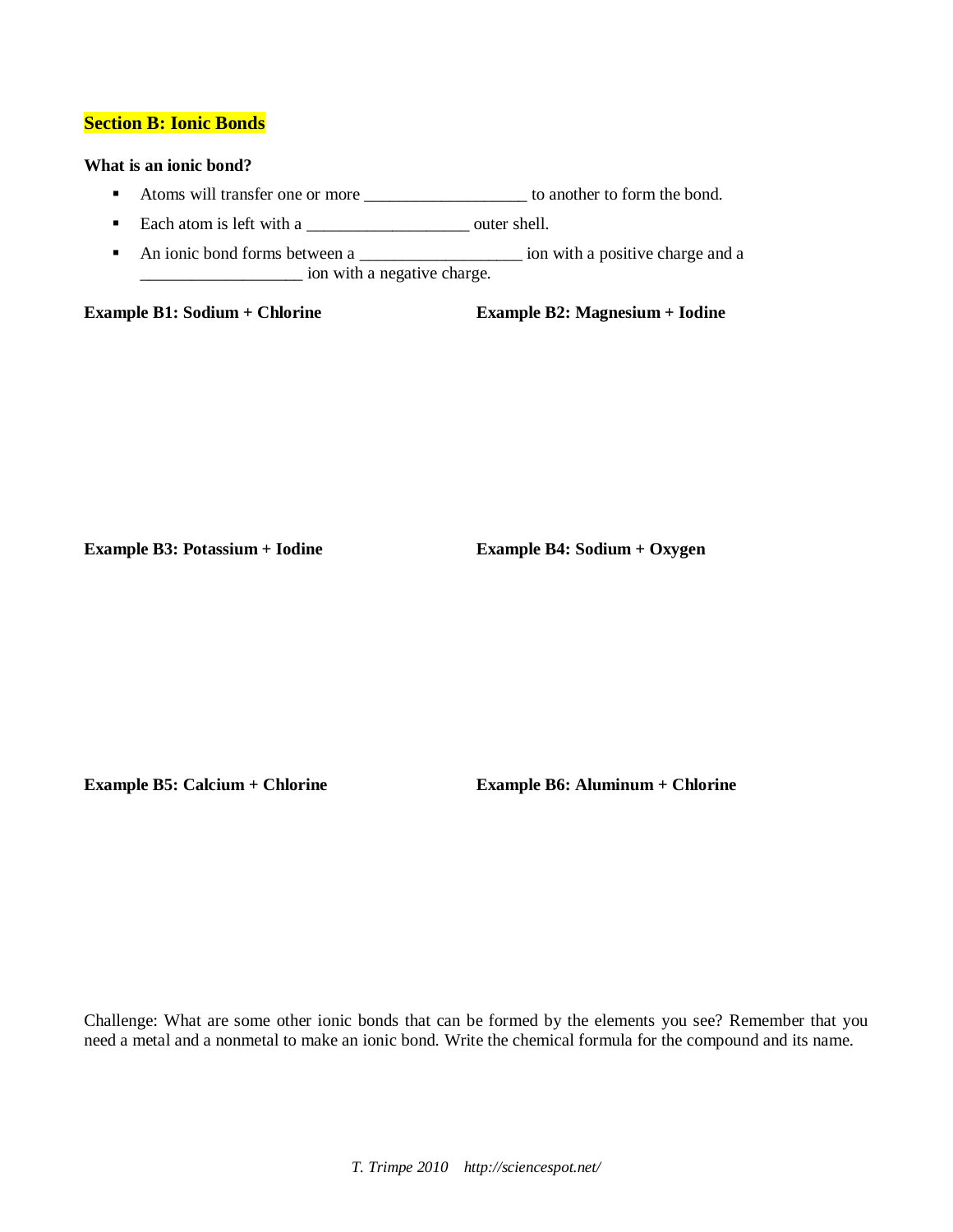#### **Section C: Covalent Bonds**

#### **What is a covalent bond?**

- Atoms \_\_\_\_\_\_\_\_\_\_\_\_\_\_\_\_\_\_\_ one or more electrons with each other to form the bond.
- Each atom is left with a \_\_\_\_\_\_\_\_\_\_\_\_\_\_\_\_\_\_\_ outer shell.
- A covalent bond forms between two \_\_\_\_\_\_\_\_\_\_\_\_\_\_\_\_\_\_.

**Example C1: Hydrogen + Chlorine Example C2: 2 Hydrogen + Oxygen**

**Example C3: Chlorine + Chlorine Example C4: Oxygen + Oxygen** 

**Example C5: Carbon + 2 Oxygen Example C6: Carbon + 4 Hydrogen**

Challenge: What are some other covalent bonds that can be formed by the elements you see? Remember that you need two or more nonmetals to make a covalent bond. Write the chemical formula for the compound and its name if you know it.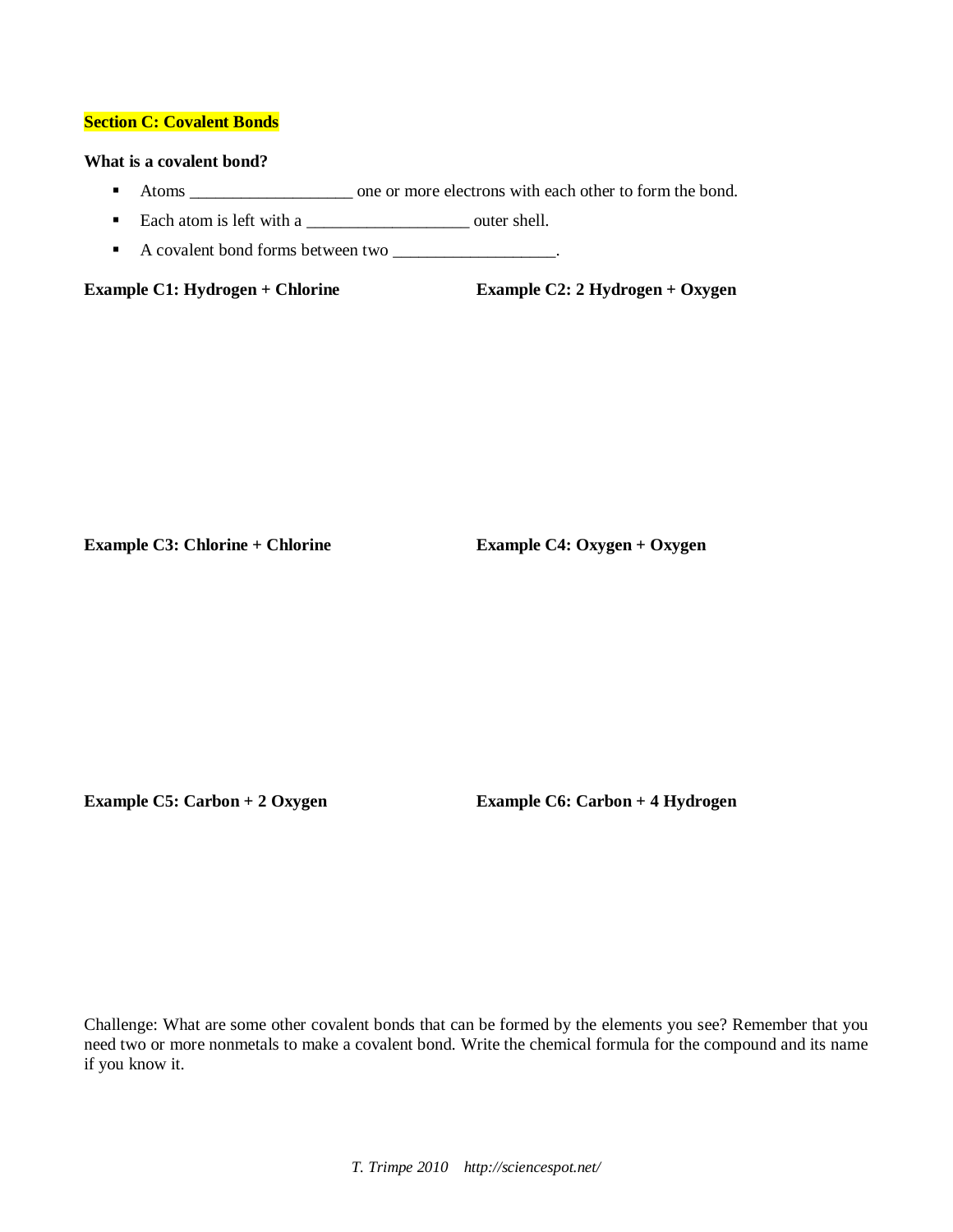## **Bonding Basics ANSWER KEY**

| <b>Element</b>   | <b>Atomic</b><br><b>Symbol</b> | Total # of<br><b>Electrons</b> | # of Valence<br><b>Electrons</b> | # of Electrons<br><b>Needed to</b><br><b>Gain or Lose</b><br>(to Fill Outer Shell) | Oxidation<br><b>Number</b> |
|------------------|--------------------------------|--------------------------------|----------------------------------|------------------------------------------------------------------------------------|----------------------------|
| <b>Chlorine</b>  | Cl                             | 17                             | $\overline{7}$                   | Gain 1                                                                             | $1-$                       |
| <b>Potassium</b> | K                              | 19                             | $\mathbf{1}$                     | Lose 1                                                                             | $1+$                       |
| <b>Magnesium</b> | Mg                             | 12                             | $\overline{2}$                   | Lose 2                                                                             | $2+$                       |
| <b>Fluorine</b>  | $\mathbf{F}$                   | 9                              | $\overline{7}$                   | Gain 1                                                                             | $1-$                       |
| <b>Aluminum</b>  | Al                             | 13                             | $\mathfrak{Z}$                   | Lose 3                                                                             | $3+$                       |
| Sodium           | Na                             | 11                             | $\mathbf{1}$                     | Lose 1                                                                             | $1+$                       |
| <b>Nitrogen</b>  | $\mathbf N$                    | 14                             | $\overline{4}$                   | Gain 3                                                                             | $3-$                       |
| Oxygen           | $\Omega$                       | 8                              | 6                                | Gain 2                                                                             | $2 -$                      |
| Hydrogen         | H                              | $\mathbf{1}$                   | $\mathbf{1}$                     | Gain/Lose 1                                                                        | $1+$ or $1-$               |
| <b>Carbon</b>    | $\mathsf{C}$                   | 6                              | $\overline{4}$                   | Gain or<br>Lose 4                                                                  | $4+$ or $4-$               |
| <b>Iodine</b>    | $\mathbf I$                    | 53                             | $\boldsymbol{7}$                 | Gain 1                                                                             | $1-$                       |

**Section A: Complete the chart using a periodic table to help you.** 

#### **Answer these questions:**

- An atom that gains one or more electrons will have a **NEGATIVE** charge.
- An atom that loses one or more electrons will have a **POSTIVE** charge.
- An atom that gains or loses one or more electrons is called an **ION**.
- A positive ion is called a **CATION** and a negative ion is called an **ANION**.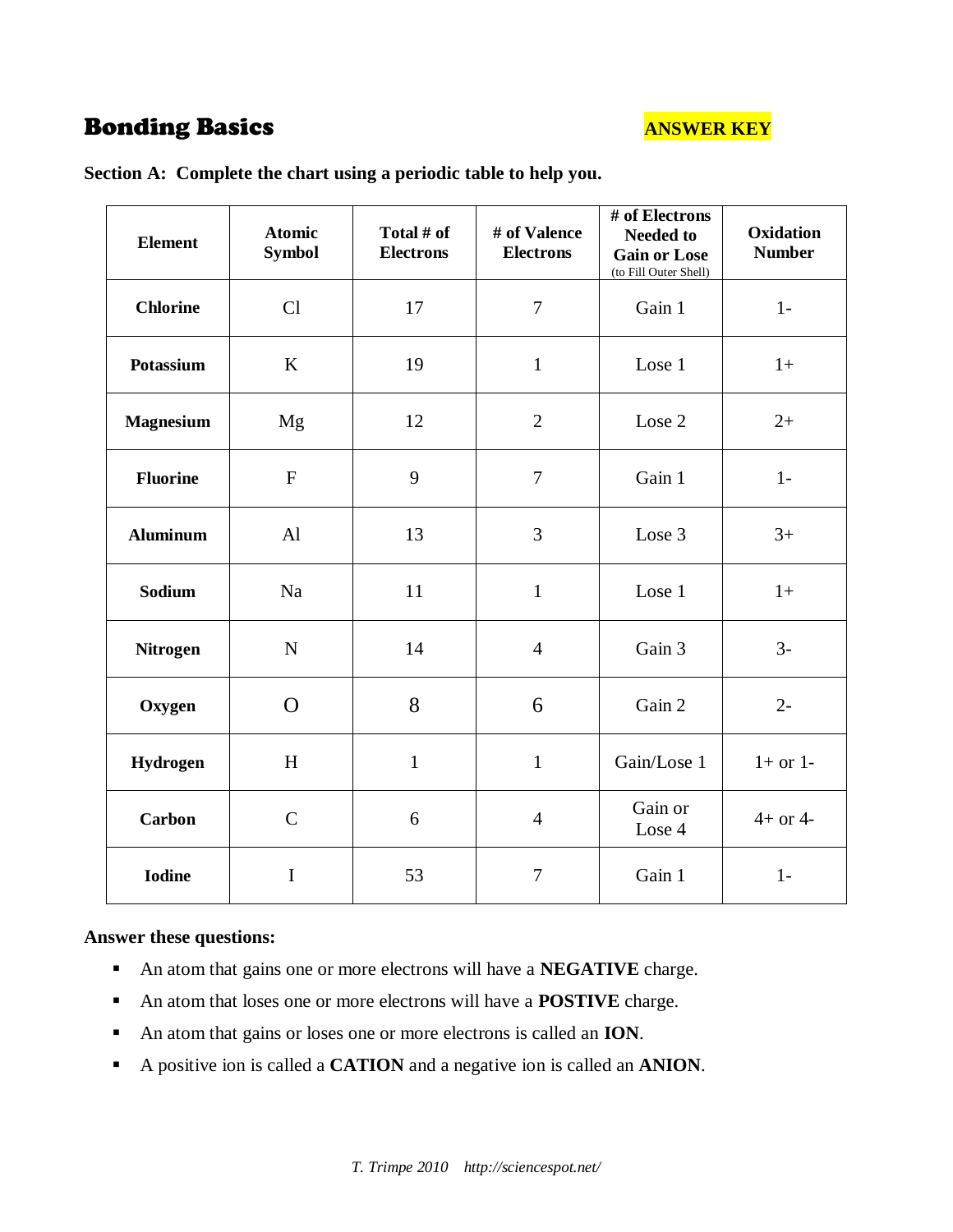### **Section B: Ionic Bonds ANSWER KEY**

#### **What is an ionic bond?**

- Atoms will transfer one or more **electrons** to another to form the bond.
- Each atom is left with a **complete** outer shell.
- An ionic bond forms between a **metal** ion with a positive charge and a **nonmetal** ion with a negative charge.

Example B1: Sodium + Chlorine Example B2: Magnesium + Iodine



Challenge: What are some other ionic bonds that can be formed by the elements you see? Remember that you need a metal and a nonmetal to make an ionic bond. Write the chemical formula for the compound and its name.

*Answers will vary.*